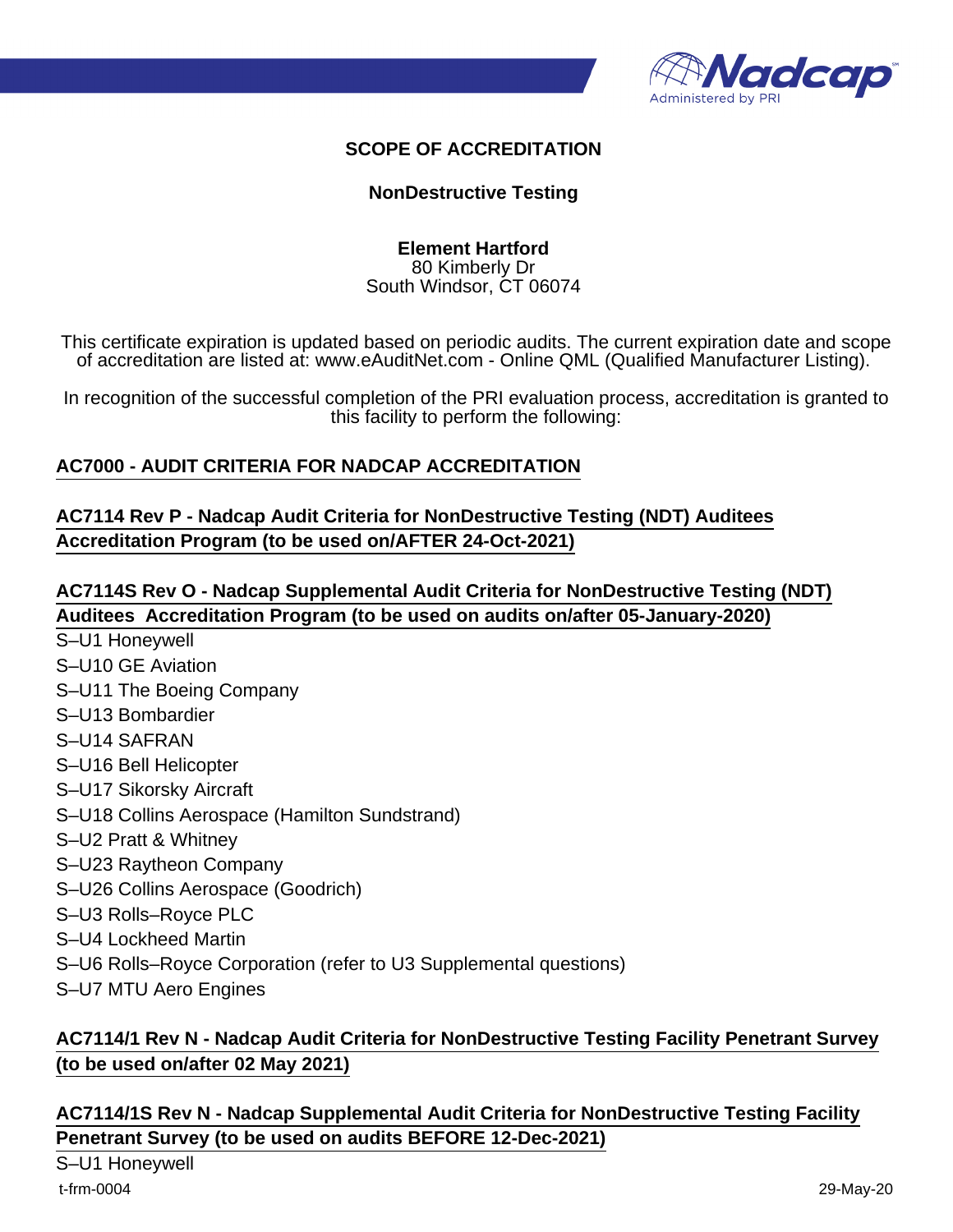- S–U10 GE Aviation S–U11 The Boeing Company S–U14 SAFRAN S–U16 Bell Helicopter S–U17 Sikorsky Aircraft S–U18 Collins Aerospace (Hamilton Sundstrand) S–U2 Pratt & Whitney S–U23 Raytheon Company S–U26 Collins Aerospace (Goodrich) S–U3 Rolls–Royce PLC S–U4 Lockheed Martin S–U6 Rolls–Royce Corporation (refer to U3 Supplemental questions)
- S–U7 MTU Aero Engines

# **AC7114/2 Rev N - Nadcap Audit Criteria for NonDestructive Testing Magnetic Particle Survey (to be used on/after 02 May 2021)**

#### **AC7114/2S Rev N - Nadcap Supplemental Audit Criteria for NonDestructive Testing Magnetic Particle Survey (to be used on audits BEFORE 12-Dec-2021)**

- S–U1 Honeywell
- S–U10 GE Aviation
- S–U11 The Boeing Company
- S–U17 Sikorsky Aircraft
- S–U18 Collins Aerospace (Hamilton Sundstrand)
- S–U2 Pratt & Whitney
- S–U23 Raytheon Company
- S–U26 Collins Aerospace (Goodrich)
- S–U3 Rolls–Royce PLC
- S–U4 Lockheed Martin
- S–U6 Rolls–Royce Corporation (refer to U3 Supplemental questions)

## **AC7114/3 Rev N - Nadcap Audit Criteria for Non Destructive Testing Facility Ultrasonic Survey (to be used on audits on/after 08-Aug-2021)**

## **AC7114/3S Rev N - AC7114/3S Rev N - Nadcap Supplemental Audit Criteria for NonDestructive Testing Facility Ultrasonic Survey (to be used on audits BEFORE 12-Dec-2021)**

S–U1 Honeywell

- S–U10 GE Aviation
- S–U11 The Boeing Company
- S–U16 Bell Helicopter
- S–U17 Sikorsky Aircraft